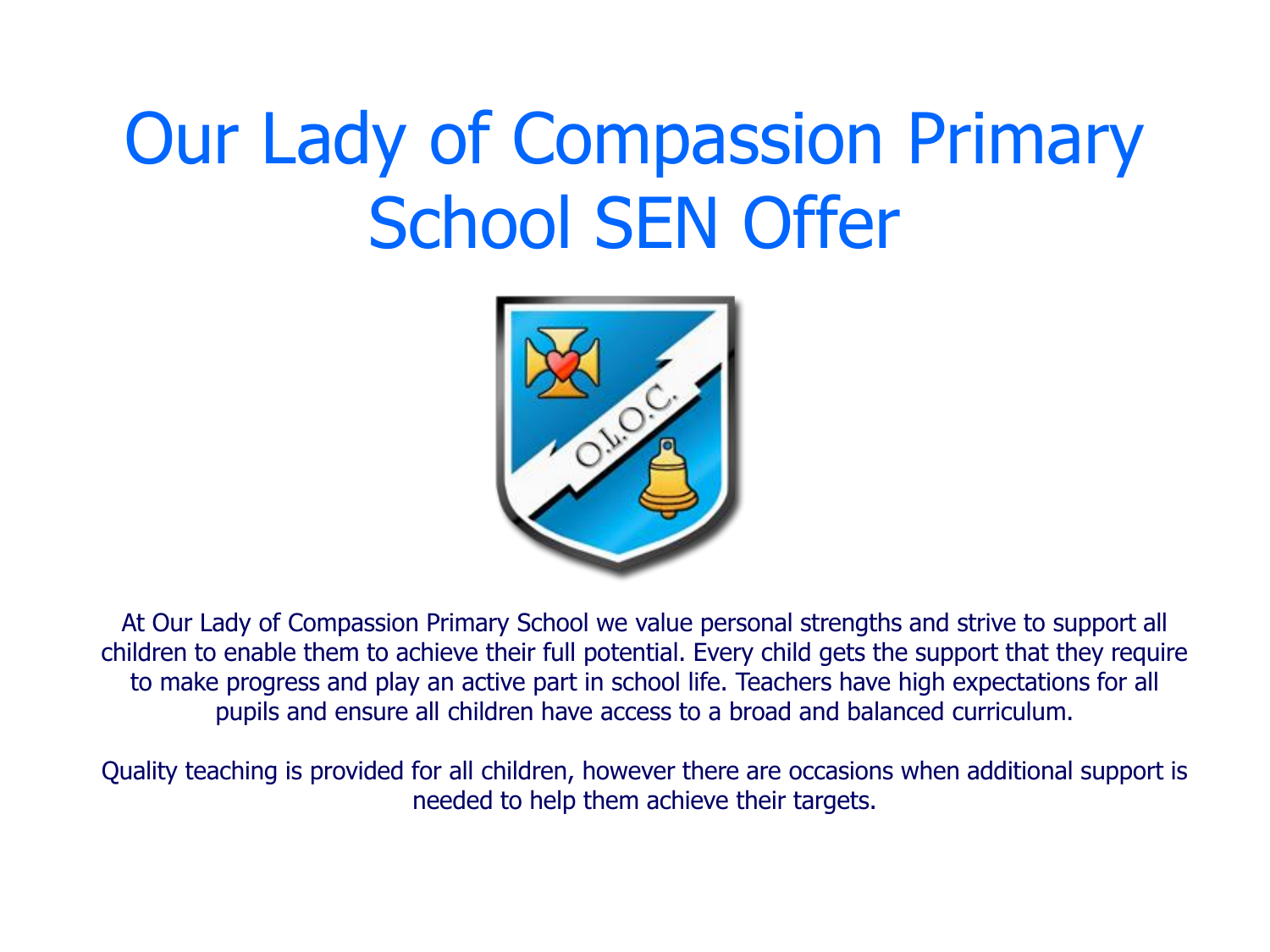What does Our Lady of Compassion Primary School Offer?

At Our Lady of Compassion Primary School we do our very best to ensure that all children with SEN<br>get the support they need to make progress. We have high expectations of all children and<br>teachers will work from children's provided and the learning environment and lessons teachers provide take into account areas of difficulty, learning styles and interests of children to ensure children's individual needs are met.

Our Lady of Compassion is an inclusive school that provides for children with a range of difficulties including;

- -communication and interaction
- $\mathbf{z}$ -Social, emotional and mental health difficulties
	- -Sensory and/ or physical needs 老
		- $\mathbf{z}$ -Cognation and learning

 Our provision map will highlight any children who demonstrate needs in one or more of these areas. All pupils will access quality inclusive teaching that will draw on different approaches depending on the needs of the children. Plans are put in place when the school feels it would be beneficial to a child's development. Our school priority is to provide early intervention in order to achieve targeted outcomes. This maybe done through planned interventions, booster sessions or advice from external agencies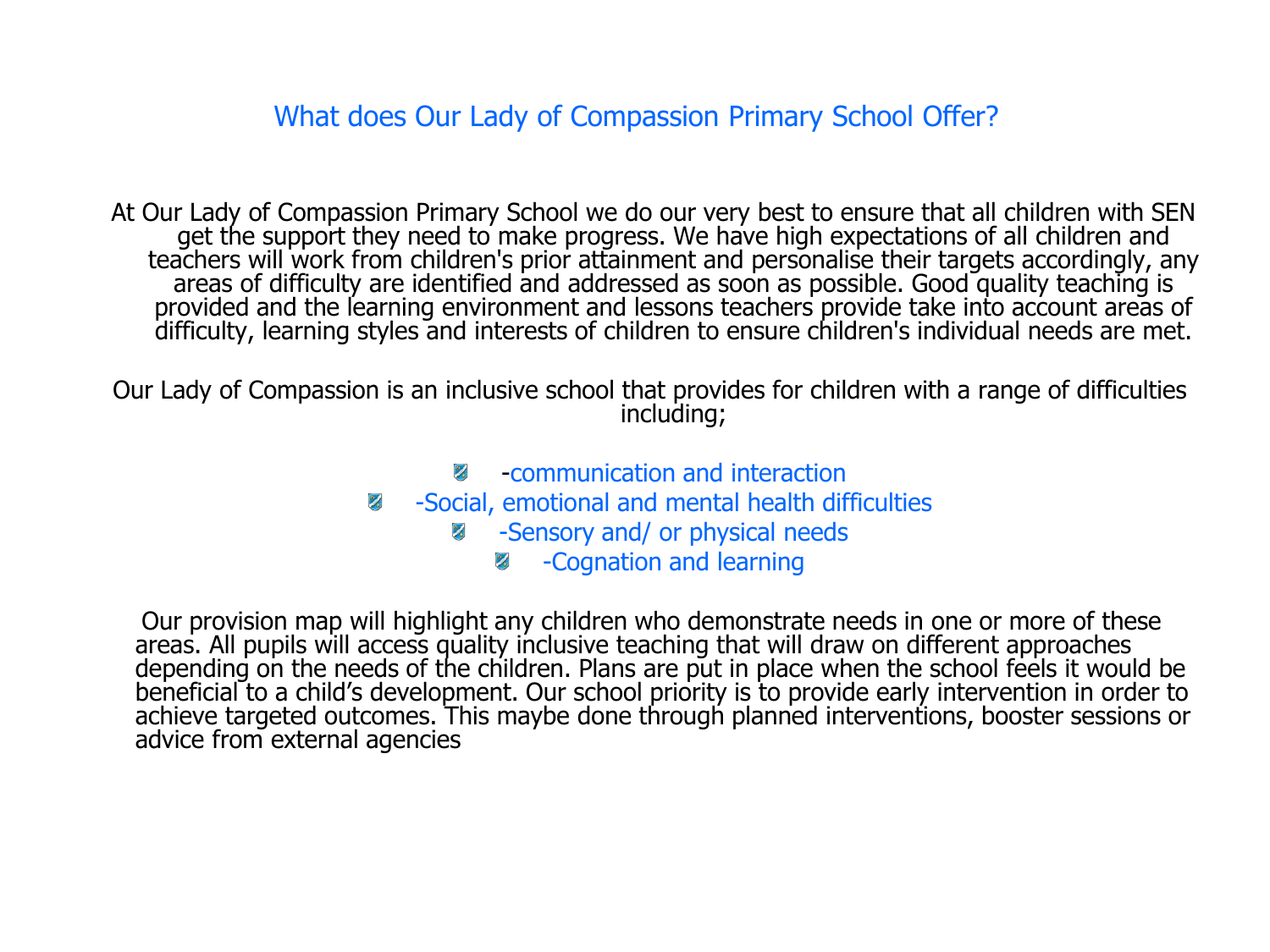## Roles and responsibilities

## What is the role and responsibility of the class teacher?

- The teacher is responsible for providing 'Quality First Teaching' (see page 5 for explanation) including adapting and refining the curriculum to respond to children's individual strengths and needs.
- Monitoring progress of pupils and identifying, planning and delivery of any additional support/interventions.
- Contributing to support plans for pupils with SEN and creating targets for children in order for them to make progress.

## What is role and responsibility of the Special Educational Needs Coordinator?

- To work closely with the key people involved with children including Parents/Carers, teachers and outside agencies to ensure children's needs are being met.
- Ensuring parents are supported and involved in their children's learning, plans and the reviewing progress
- The SENCO is responsible for the operation of the Special Educational Needs Policy and co-ordination of provision made for individual children with SEN.
- To work closely with the Head Teacher, Senior Leadership Team and Governing Body in determining how SEN is catered for.
- To liaise with teachers in order to monitor provision provided and support planning for further interventions.
- To contact a range of external agencies in order to access specialist advice and support in order to help pupils overcome any difficulties.
- Providing specialist advice and training to ensure all staff are skilled and confident about meeting a range of needs.
- Supporting successful transition to a new class or school.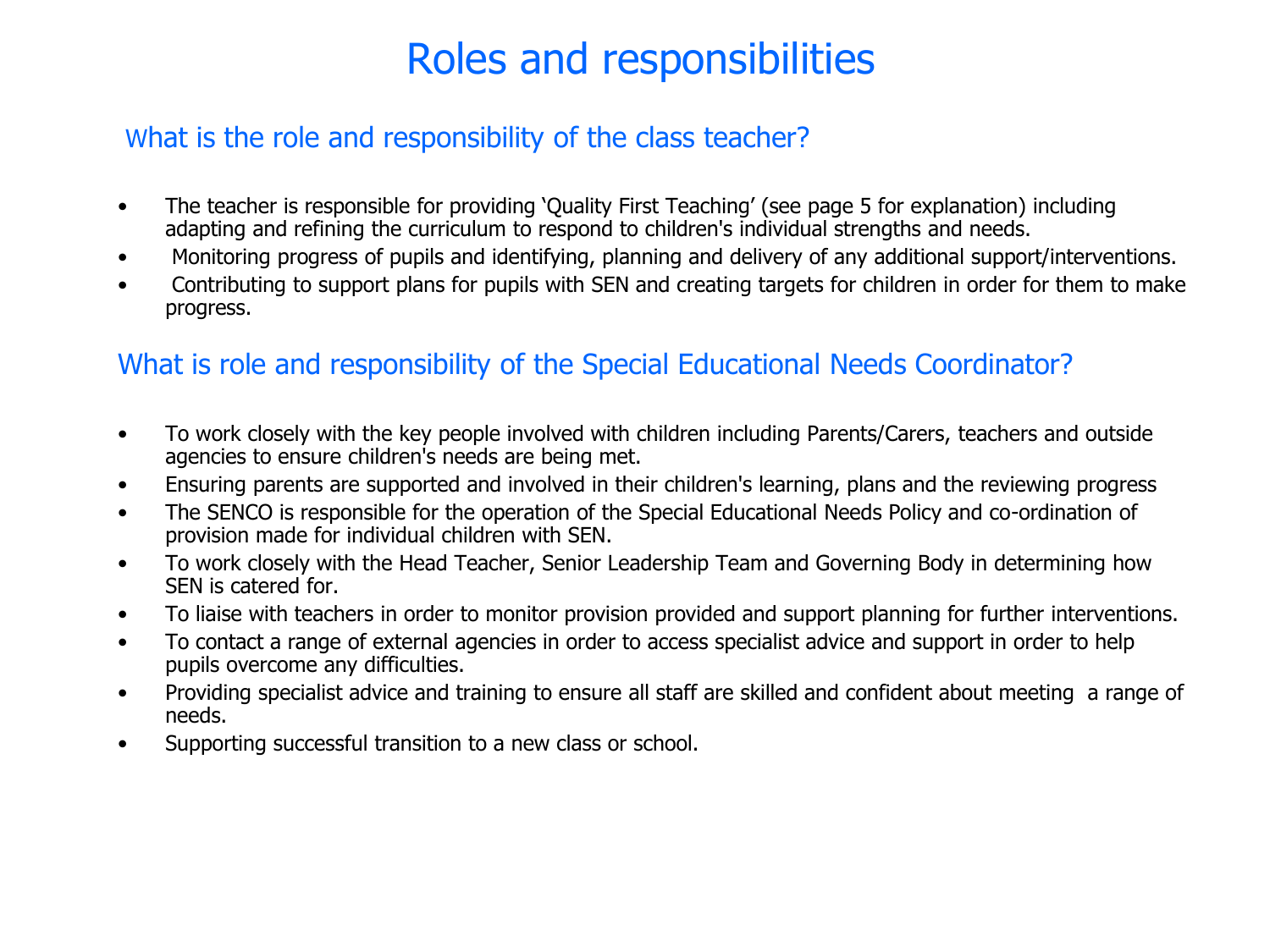## How does Our Lady of Compassion Primary School know if my child needs additional support?

- Concerns are raised by the child's class teacher, a parent/carer or the child
- If there is a change in children's progress or behaviour it will be discussed with the SENCO.
- Children's progress is continually assessed, monitored and discussed between SLT and the class teacher during pupil progress meetings, these meetings will identify pupils who are not making expected progress and therefore require more targeted support.
- A pupil is identified as having SEN if in order for them to make progress they require additional or different support to the schools 'Quality first' ethos.

## Who do I contact if I have concerns about my child?

- The class teacher is the first point of contact for parents/carers should they have any concerns about their child's progress or wellbeing.
- Should parents/carers need further advice they can also speak to the SENCO (Mr M A Heyes) through appointment via the school office.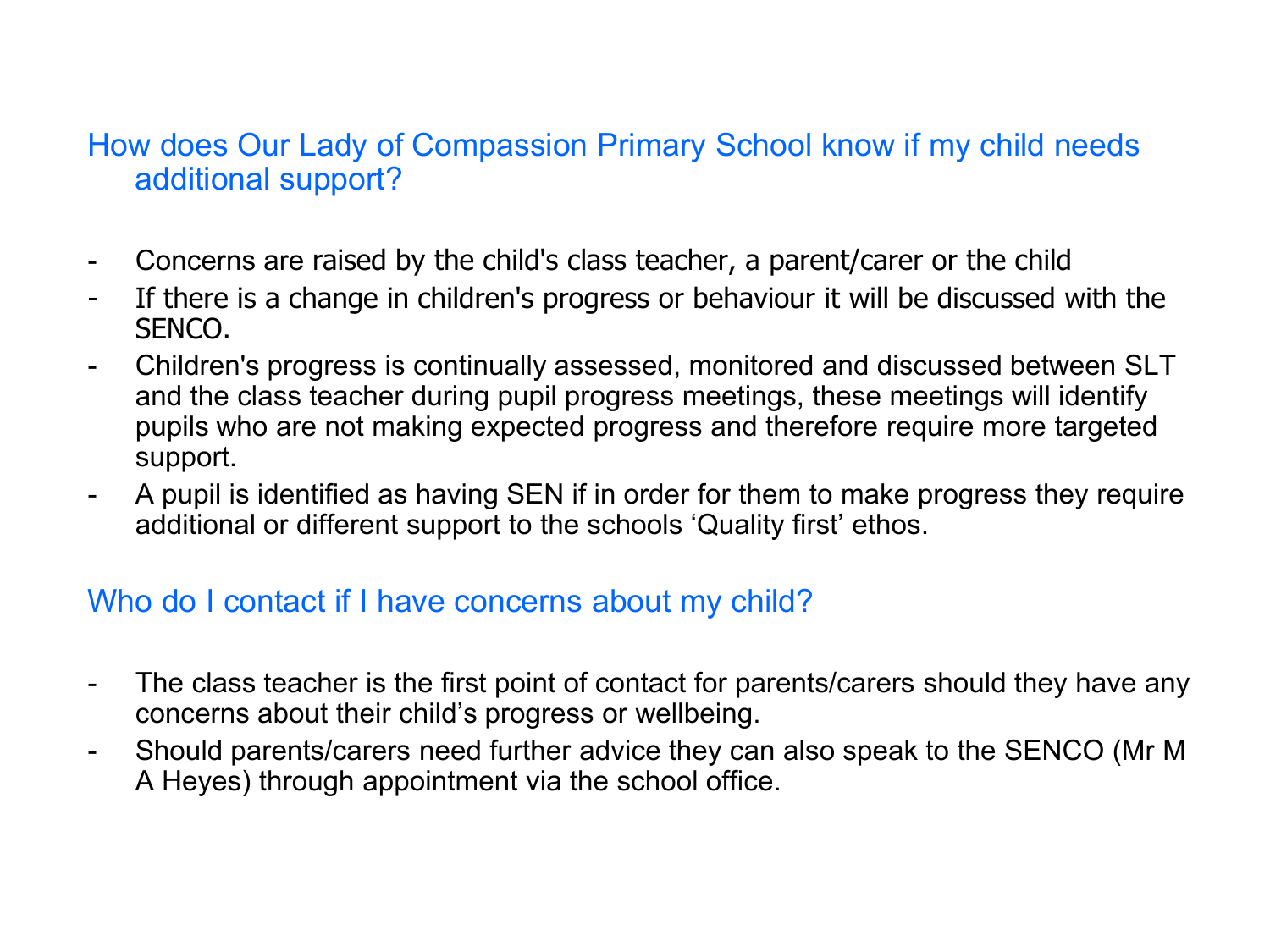## How will teaching be adapted for my child's learning needs?

 We are in agreement to the provision of a minimum offer in terms of 'Quality First Teaching'. This ensures that all pupils will access good quality inclusive teaching that provides reasonable adjustments to accommodate differences in learning. for example through approaches such as; visual timetables, clear classroom organisation, differentiated curriculum tailored to children's level of attainment or development, multi sensory approaches to learning, interactive learning opportunities, adaptations to the learning environment to suit cohort or individual pupils and many more approaches. Methods will vary depending upon the learning needs of the pupils.

## How is 'Quality First Teaching' monitored?

 Teachers will have training (or support) and access to resources in order to provide good 'Quality First Teaching'. Teaching is monitored through regular Senior Leadership Team observations and planning is scrutinised on a termly basis to ensure it consistently meets the agreed standard. Pupils with an identified SEN but who are currently making progress may have strategies listed in a 'Pupil Profile' which will be developed and enhanced as children move to different classes. It is expected that any such strategies would be employed on a regular basis and the SENCO will ensure, through observations, that strategies are being implemented in classrooms.

## How will Our Lady of Compassion Primary School support my child in getting additional support?

- 1. Teachers can bring concerns to the SENCO at any time completing a record of concern and discussing any barriers to learning/ strategies to reduce these barriers. Pupils who are not making progress will also be identified during Pupil Progress Meetings. This is a meeting taken place between the Senior Leaderships Team and the Class Teacher where approaches to support progression will be discussed.
- 2. Should strategies not be successful in the short term the child will be discussed in a meeting with the SENCO. Emotional factors, motivation, accessibility and appropriateness of teaching and the learning environment are all considered.
- 3. If necessary, outside professionals are consulted for further advice and a 'Pupil Profile'( individual learning plan) is developed. Parents/ Carers will be contacted and effective educational provision will be put into place taking into account Parents/Carers and child's views.
- 4. Information and advice regarding a diagnosis of a child's needs from other professionals is acted upon efficiently. This may include recommendations by outside agencies such as OSSME for Autism awareness, SENDIS or an Educational Psychologist.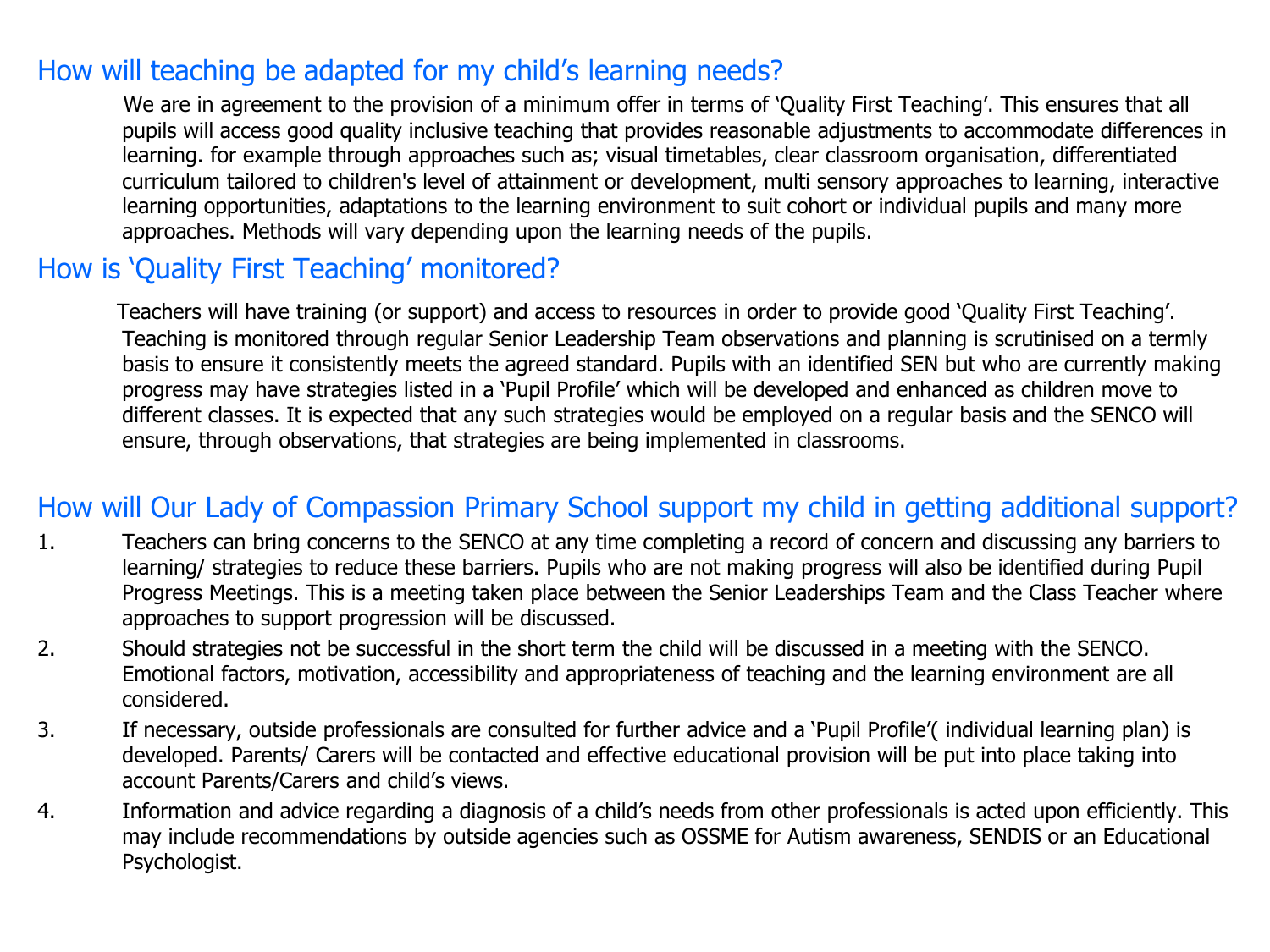## The Graduated Approach

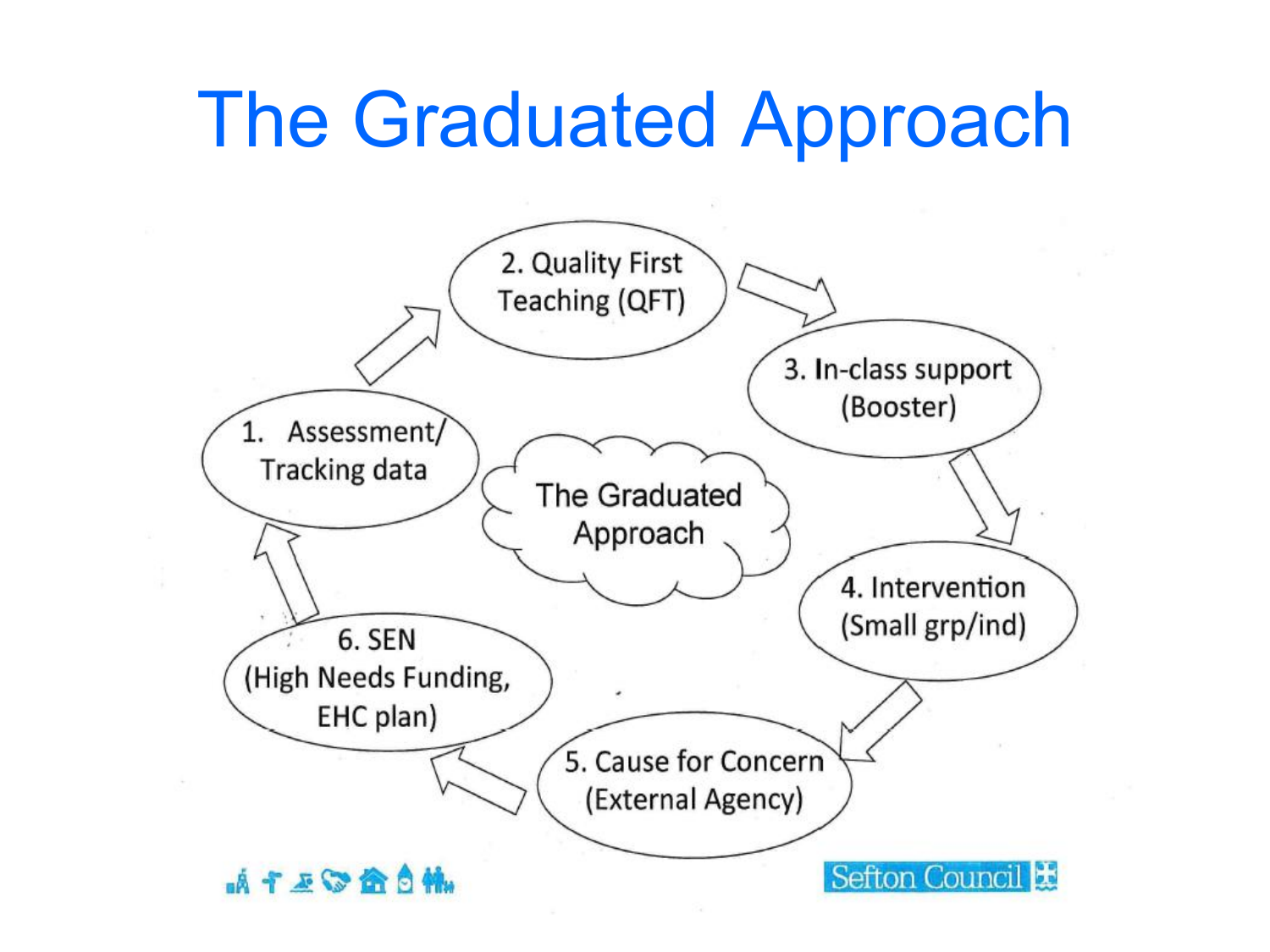### What is the process for implementing SEN support?

 process for implementing SEN support is described in the new Code of Practice as the 'Graduated Approach' and has four stages:

#### **Assess**

School will gather all information available to gain an accurate picture of the child's needs. This could include teacher, pupil, parent and outside agencies and will provide information such as attainment, learning styles, and projected targets. A Record of Concern is completed initially and used to discuss primary concerns with the relevant personnel.

#### **Plan**

A 'Pupil Profile' (support plan) will be put into place to outline strategies that will be used in order to achieve specific measurable outcomes. Parents and children's views will be considered during the devising of the plan Which will include: Quality First Inclusive Teaching approaches that are effective to enhance pupil's learning. Proven interventions that have been identified to achieve specific targets- how they will be delivered and monitored. Any focused support from a teaching assistant in class. This should be purposeful, with the ultimate aim to develop the pupil's independence and maximise pupils contact with his/her class teacher. Resources to ensure access to curriculum or environment

#### **Do**

Once pupils have a Pupil Profile, this becomes a working document which can be annotated on a regular basis to show progress towards outcomes and new targets set. Adjustments can be made as necessary. The class teacher manages the plan and actions. They will be accountable for the outcomes and should they feel the plan is not working at any time need to ensure they talk to the SENCO and SMT for further advice.

#### **Review**

A review will take place within a timescale, interventions will be evaluated along with the view of the child and parents. The plan can be adapted or a new one devised to enable the pupil to achieve their next steps in learning. At the review further options may be put into place: Advice or assessment may be requested from outside agencies. Top up funding may be requested from the LEA if the cost of support goes beyond the £6,000 threshold provided by schools. This is accessed through a high needs application which shows an efficient plan that is likely to succeed. Parents and or school can apply for an Educational Health Care Assessment if the pupil is still not making progress, despite the school taking a graduated approach with relevant actions over time.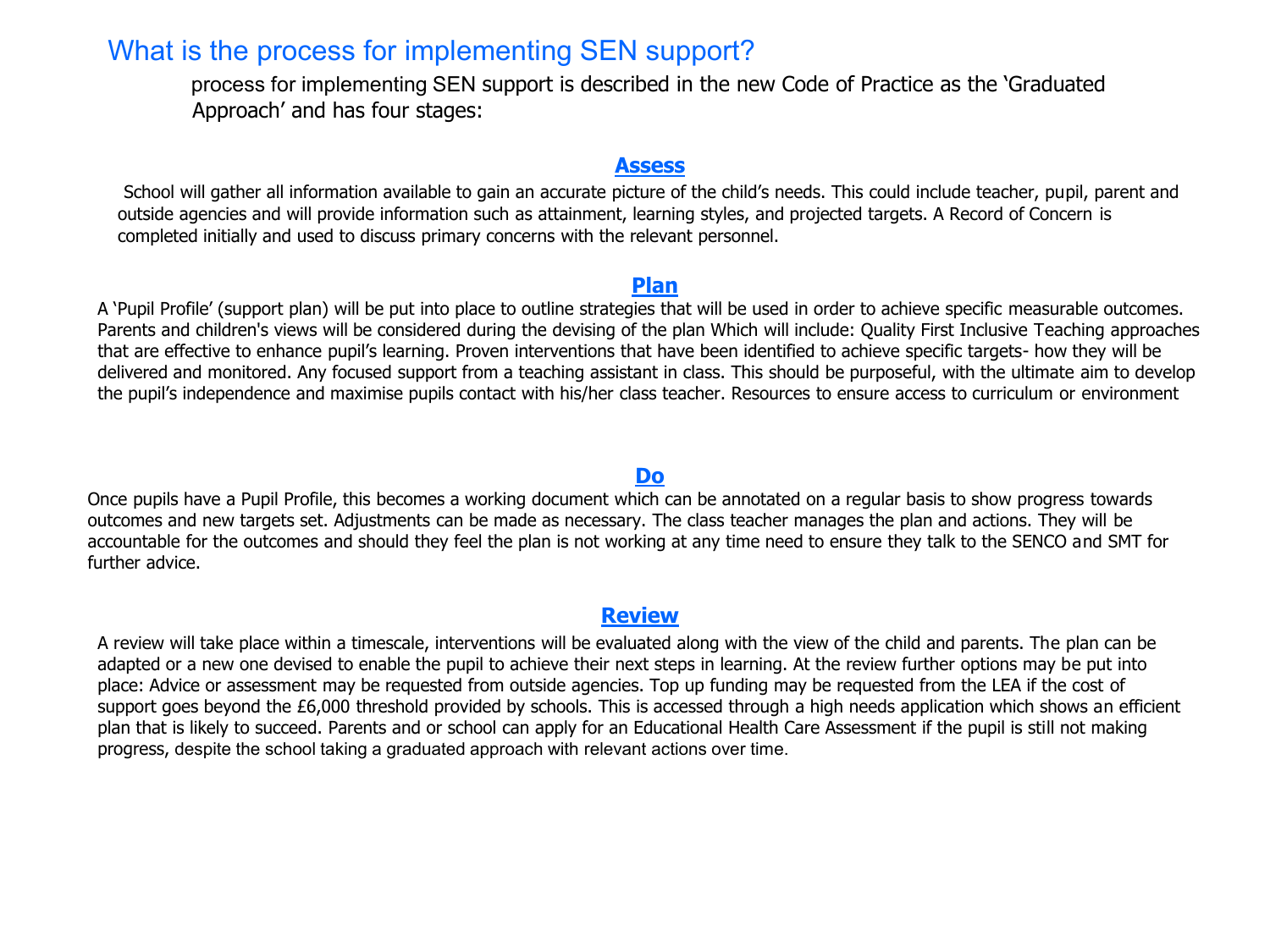## What additional support is available for my child?

 Parents/Carers will be included in discussions involving what support their child will be receiving. Children who have difficulties in specific areas such as spelling, handwriting, Maths and English may take part in interventions such as;

- **RM Maths-** a computer program that supports mathematical skills.
- **HeartMath** -a program that reduces stress (emotional well being) and enhance concentration.

 Children may also take part in Small class focus groups or 1-1 support- this will be run by a teacher or teaching assistant and will focus on the key skills individual children need to work on such as;

- Adult support during tasks to differentiate work for individual children/ provide extra support
- **Small group intervention-** booster groups for different skills e.g. mathematical skills/ phonic skills/ speaking and listening etc.
- Speech and language therapist advice is followed by teachers and teaching assistants
- Access to structured programmes- that develop various skills such as; Dandelion readers intervention, Black Sheep, Toe by Toe, RWI 1:1 pack, The Listening program and the Heartmath program etc.
- Advice from physiotherapists is followed by teachers and teaching assistants such as physical exercises programs.
- Individual reading sessions and many more interventions.

 Children will have access resources to facilitate accessing the curriculum such as pencil grips, writing slopes, Healthfield chairs, Movin-sit cushions, visual timetables, overlays and a multi sensory approach to learning.

### How will a pupil with medical needs be supported?

- A detailed care plan is completed with support from the school nurse in consultation with parents/carers.
- Staff receive training from the school nurse/ specialist nurses.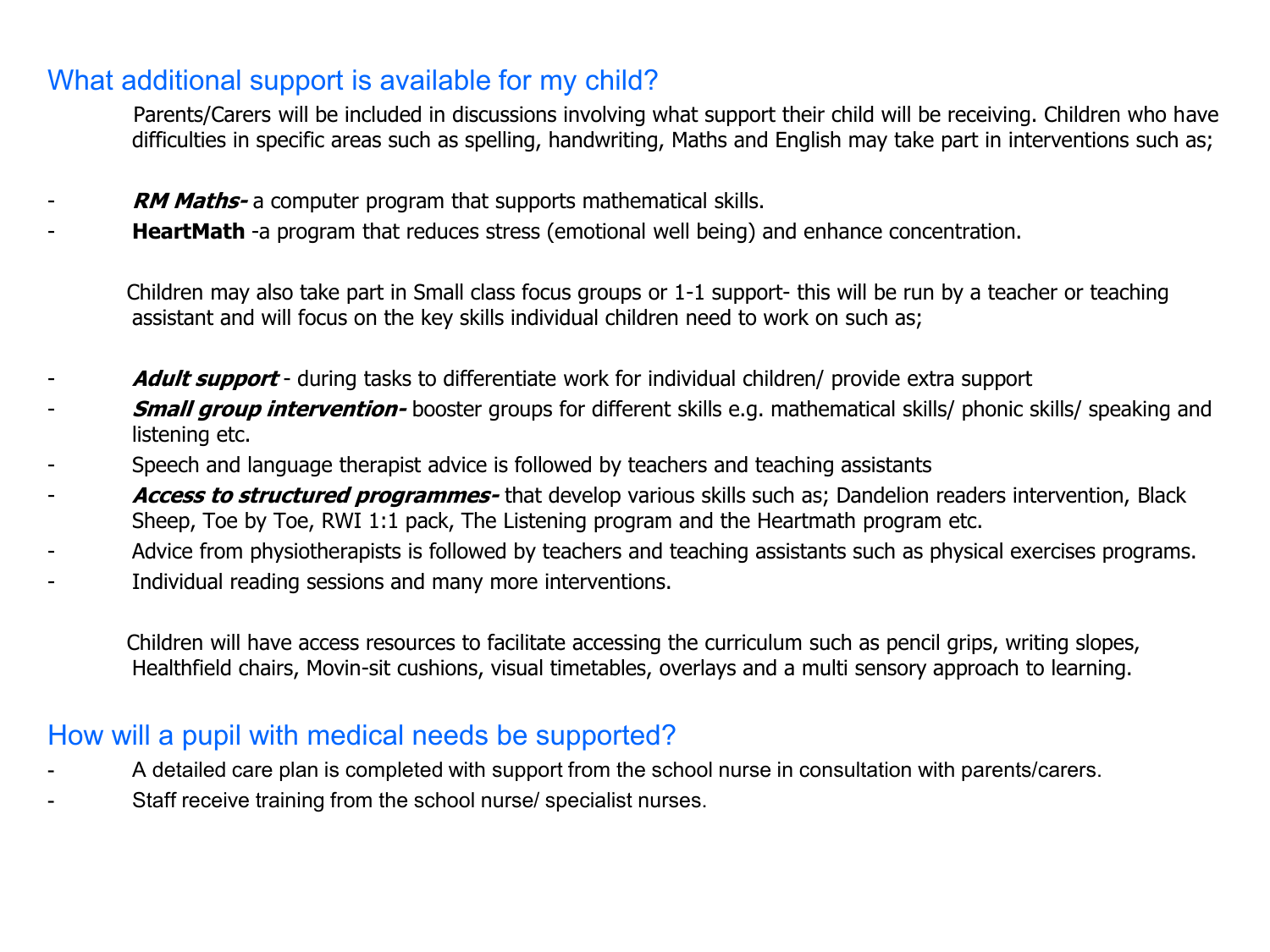## How will Our Lady of Compassion Primary School Measure the progress of your child?

- We will track progress for all pupils at Pupil Progress Meeting using Average Points Scores at the end of each term. Targets are set for each child from the previous levels achieved and any child not making progress is highlighted and immediate interventions put into place. The monitoring and evaluation of SEN support is evaluated and measured through quantitative data and progress towards personal targets. Targets are assessed by a variety of methods to support teacher assessment. Children are also monitored through work plan meetings with the inclusion Consultant.
- The Code of Practice recognises that for some pupils it is necessary to track progress outside of academic attainment and these are outlined as necessary in the 'Pupil Profile'. As discussed earlier, should a child require a Pupil Profile, parents will be notified and the views of parents and child noted.
- Through personal targets, we identify expected progress alongside age related expectations on our termly tracker. The programme PIVATS is currently used to track progress in Early Years to identify progress for pupils making very small steps. This ensures that all progress, no matter how small, is recognised.
- Pupils upon intervention programmes continue to be rigorously monitored and should progress still not be made advice would be taken from outside agencies and interventions adapted accordingly.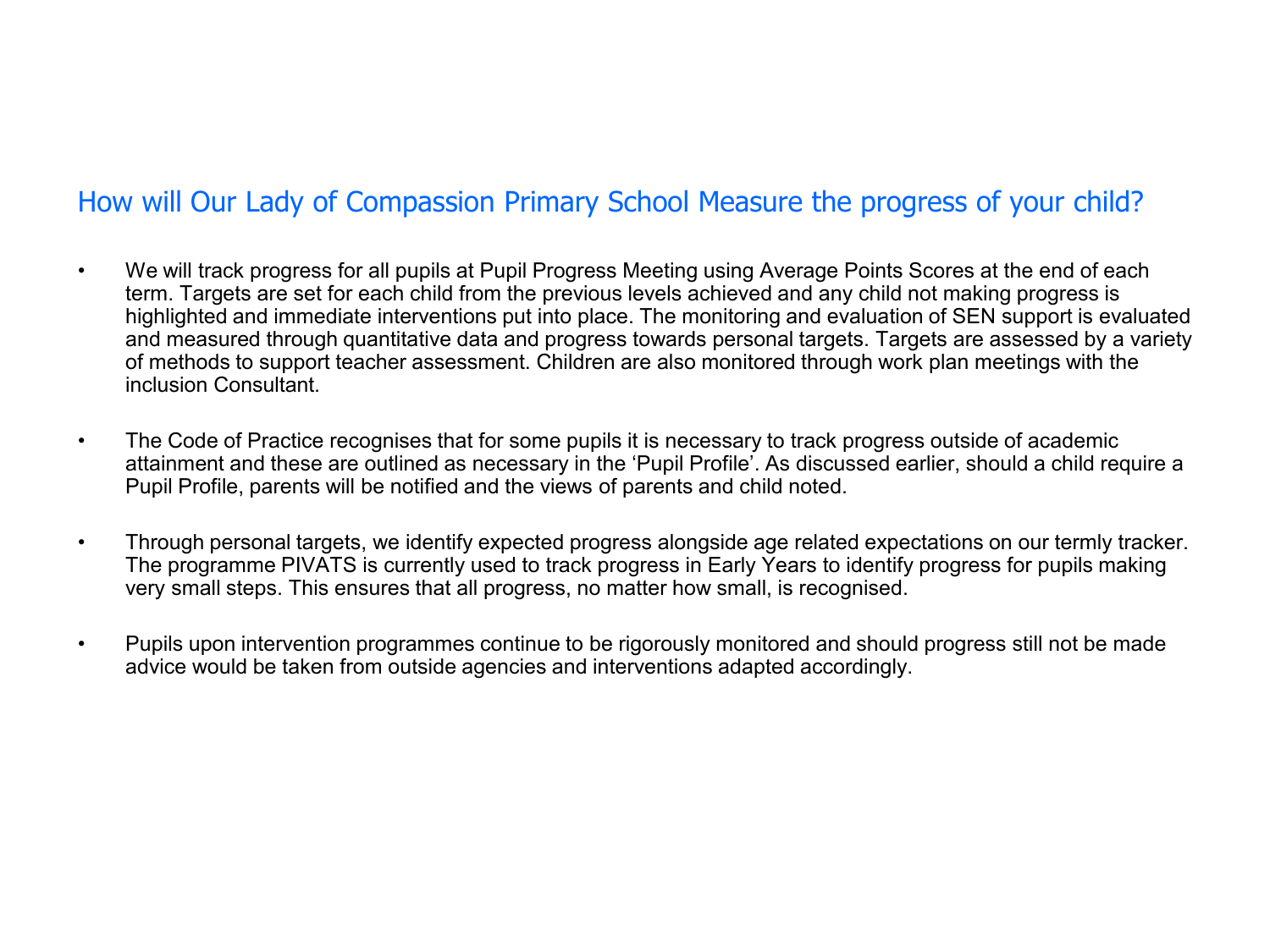## How will you support my child when they are leaving school or moving to another class?

- During admission to Our Lady of Compassion Primary School the SENCO will work with the inclusion consultant, preschool providers and parents to ensure a smooth transition. The Reception teacher will visit feeder nurseries to meet the children and discuss their needs with professionals involved. For children with SEN transition meetings will take place between teachers, parents/carers and professionals involved such as educational physiologists.
- Through transition afternoons we support children moving into next year groups so they can meet the teacher and be confident in their new classrooms. For some children this process it managed over a longer period of time to help ease anxiety issues and ensure a happy transition.
- The SENCO and Year 6 class teacher ensure transition meetings are held as necessary for children moving to high school with relevant personnel and children attend transition days at their new high school in the Summer Term.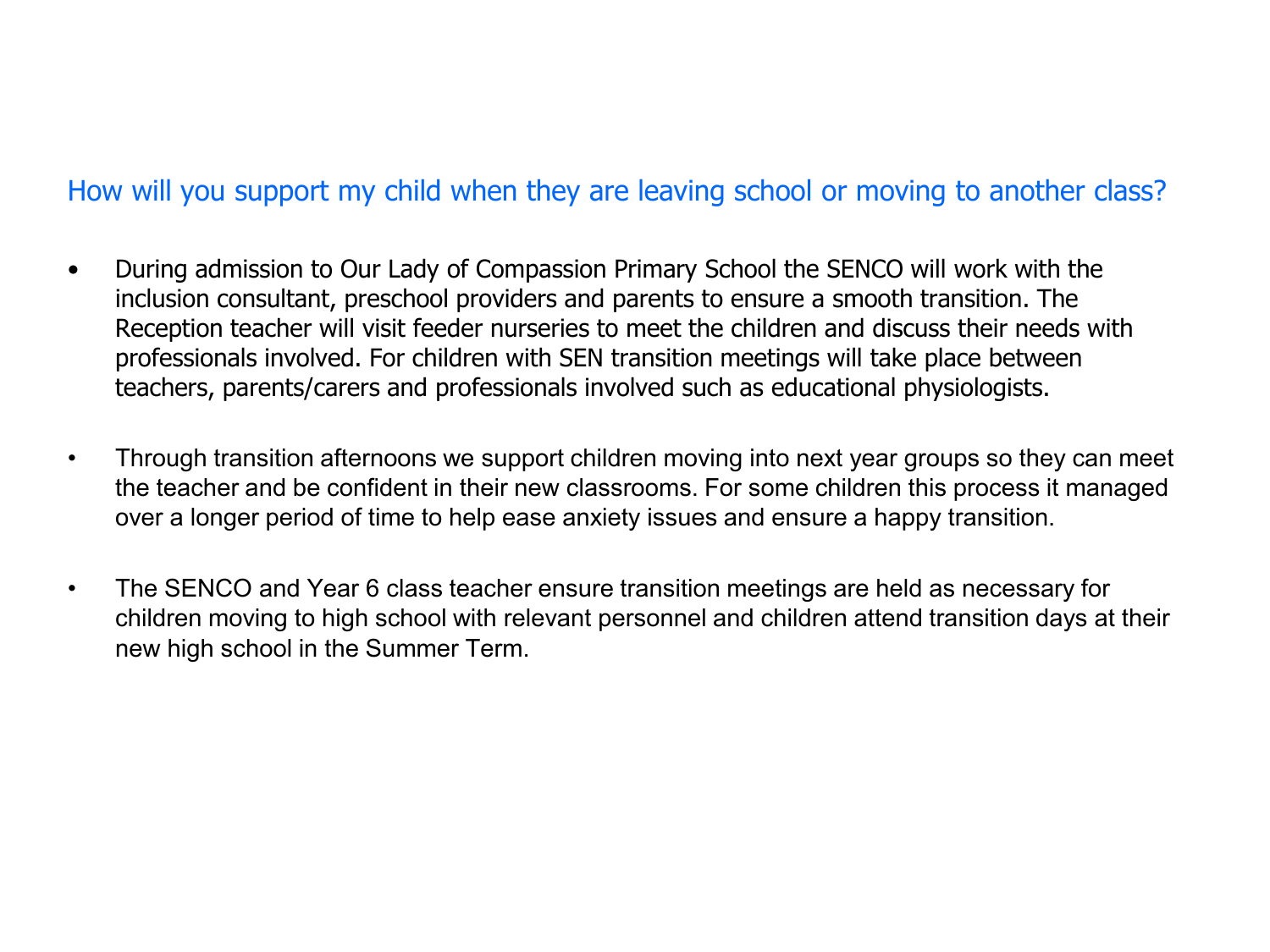What specialist services and expertise are available at or accessed by the school?

> The agencies used by the school include: OSSME- Autism initiatives Educational Psychologists SENDIS - Inclusion consultant School nurse Social services Speech and language therapy **Physiotherapy** Occupational therapy Community Paediatricians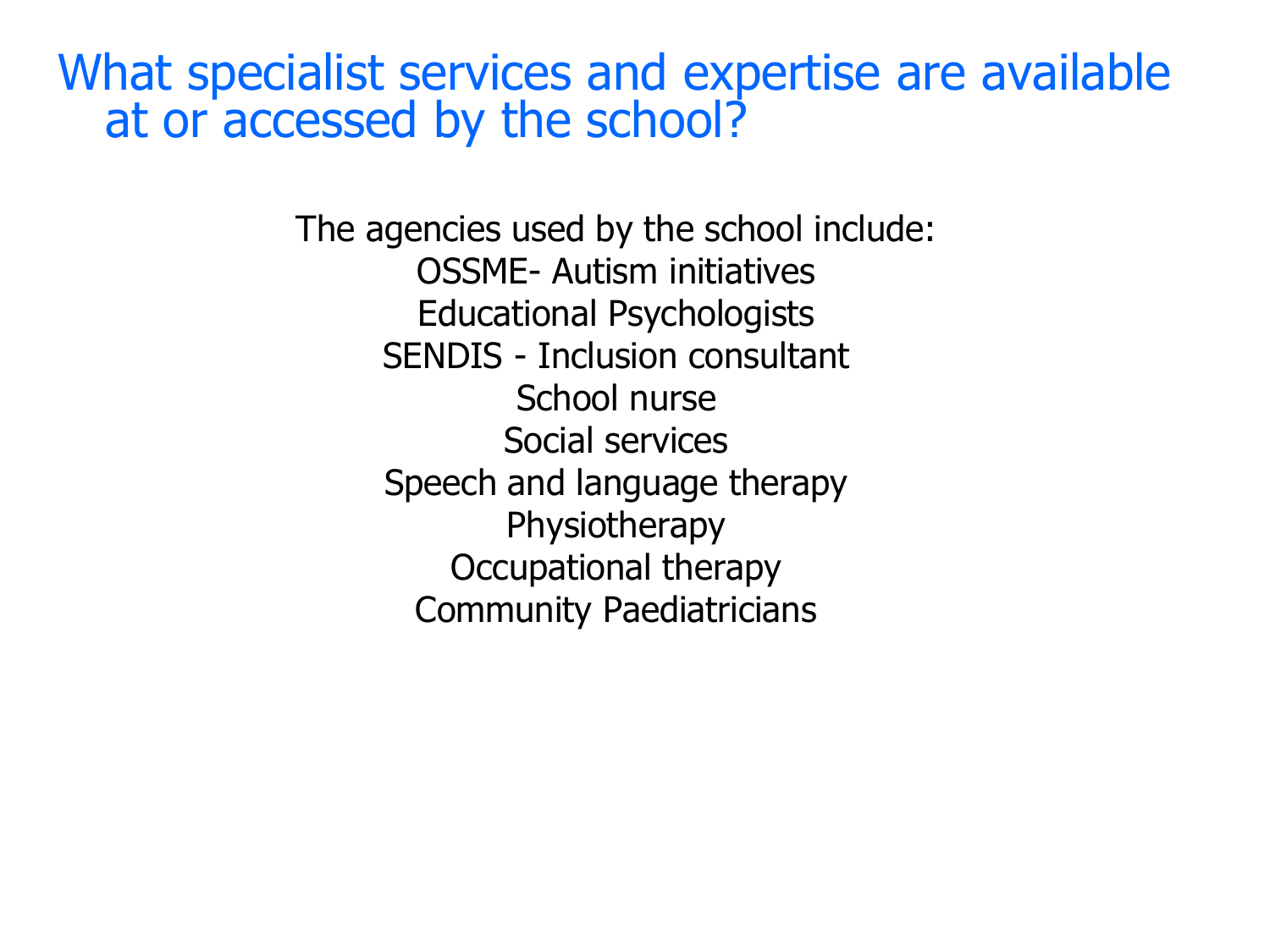## What training are the staff supporting children with SEN had or are having?

Staff have various CPD training related to SEN including:

- The SENCO has achieved a National Award in Special Educational needs Co- Ordination.
- speech and language.- Elklan training –Mrs Morrison
- Sign-along (basic introductory training) KS1 staff and TAs (further training to be requested)
- Sign-along Mrs Morrison
- Down Syndrome Training- TBA
- Sensory Processing training whole staff
- How to support children with ASD- OSME- all staff
- Dyslexia training- Whole staff (2010)
- Listening Program- Mrs Morrison
- Allergy and Epi-Pen training
- Asthma training whole staff
- ASD awareness training whole staff
- Heart maths training Mr Heyes & Mrs Morrison
- Supporting children with medical needs Mrs Rawcliffe